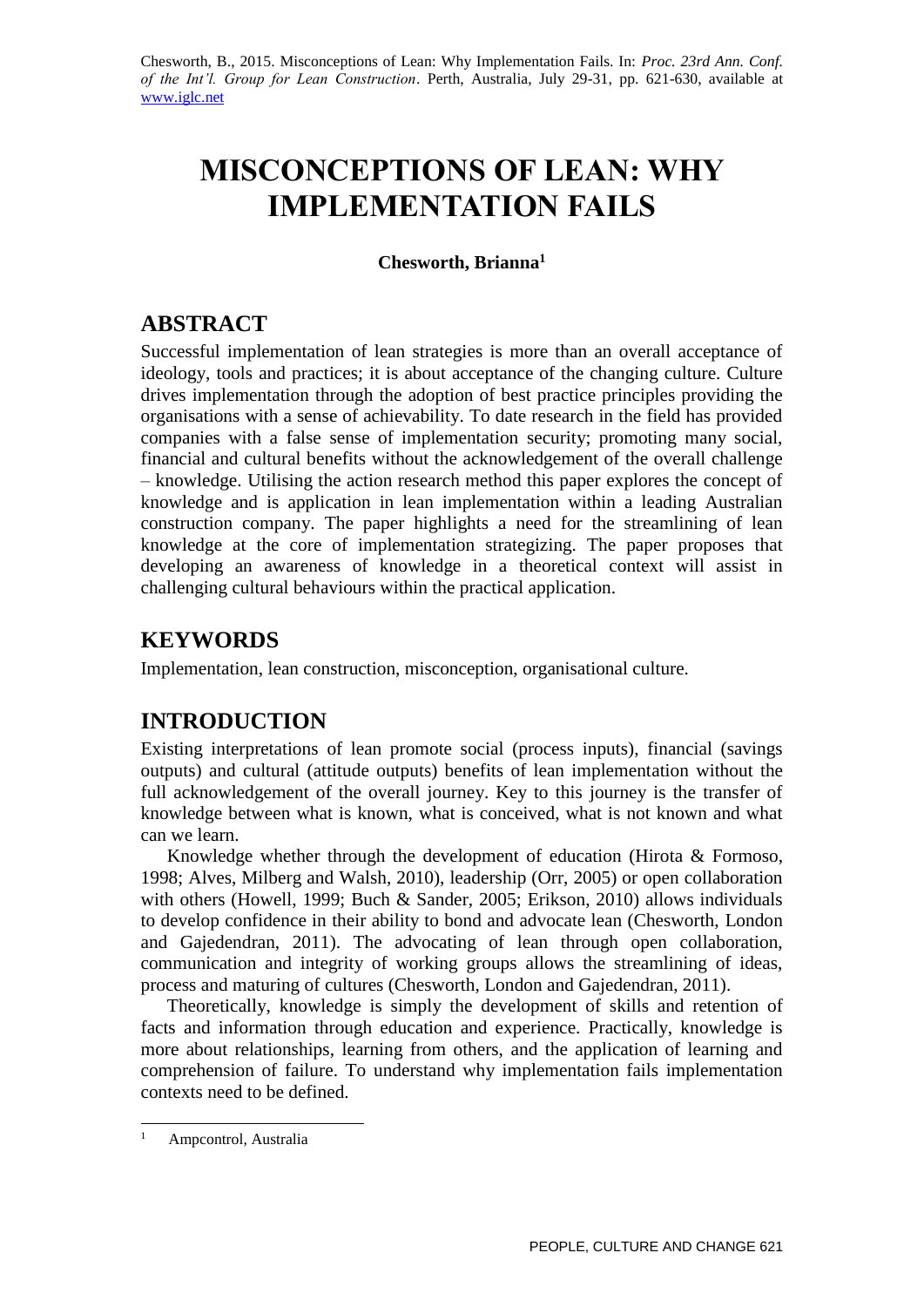# **LEAN IMPLEMENTATION CONTEXTS**

#### **SOCIAL**

Social contexts (process inputs) are best understood by understanding why organisations first make the decision to implement lean (Chesworth, London and Gajedendran, 2011). Research within the lean community has moved beyond the defining of processes to explore more detailed social agendas such as the relationship between implementation and skill (Simonsen and Koch, 2004), emerging social construction networks (Silvon, Howell, Koskela and Rooke, 2010; Priven and Sacks, 2013) and lean behaviours (Fauchier and Alves, 2013). Nonetheless a sugar coating of implementation suggesting a holistic acceptance of ideology with immediate benefits and neglecting the true journey still underpins a large proportion of research (Chesworth, 2013).

- Implementation outputs from a social perspective can include:
- Standardisation of the organisation's workflow (Howell and Ballard, 1998, 1999; Morrey, Pasquire and Dainty, 2010);
- Elimination of non-value add activities and/or processes (Howell, 1999); and
- Improving supply chain performance and collaboration (Erikson, 2010).

Although there has been some discussion on social relationships within the context of lean implementation; how we as individuals and in teams utilise knowledge is not clear. How we interact, teach, learn and transfer knowledge will assist in further understanding perceptions of lean implementation failure and assist in providing a holistic understanding of implementation best practice.

#### **FINANCIAL**

Financial contexts (saving outputs) are representative of the implementation productivity gains such as workflow stabilisation (Ballard and Howell, 1994; 1997), waste minimisation or elimination (Alarcón, 1994) and process streamlining (Cox, Ireland and Townsend, 2006). Typical characteristics of existing financial implementation contexts include but are not limited to:

- Percentage improvements or achievements in workflow (Marosszeky and Karim, 1997) ;
- Specific financial gain over the life cycle of the project or overall cost savings for the organisation (Cox, Ireland and Townsend, 2006); and
- Promotion of the value chain concept (Akinci, Fischer and Zabelle, 1998; Lindfors, 2000)

Issues relating to long term commitment, time and financial burden are limited in their representation in current interpretations. Key to understanding the failure of implementation is linked to the relationship between implementation inputs and outputs developed through strategic planning. Understanding this relationship will further assist in determining implementation best practice.

#### **CULTURAL**

Cultural contexts (attitude outputs) are often presented with an overarching implementation acceptance or rejection (Chesworth, 2012). Idealistic cultural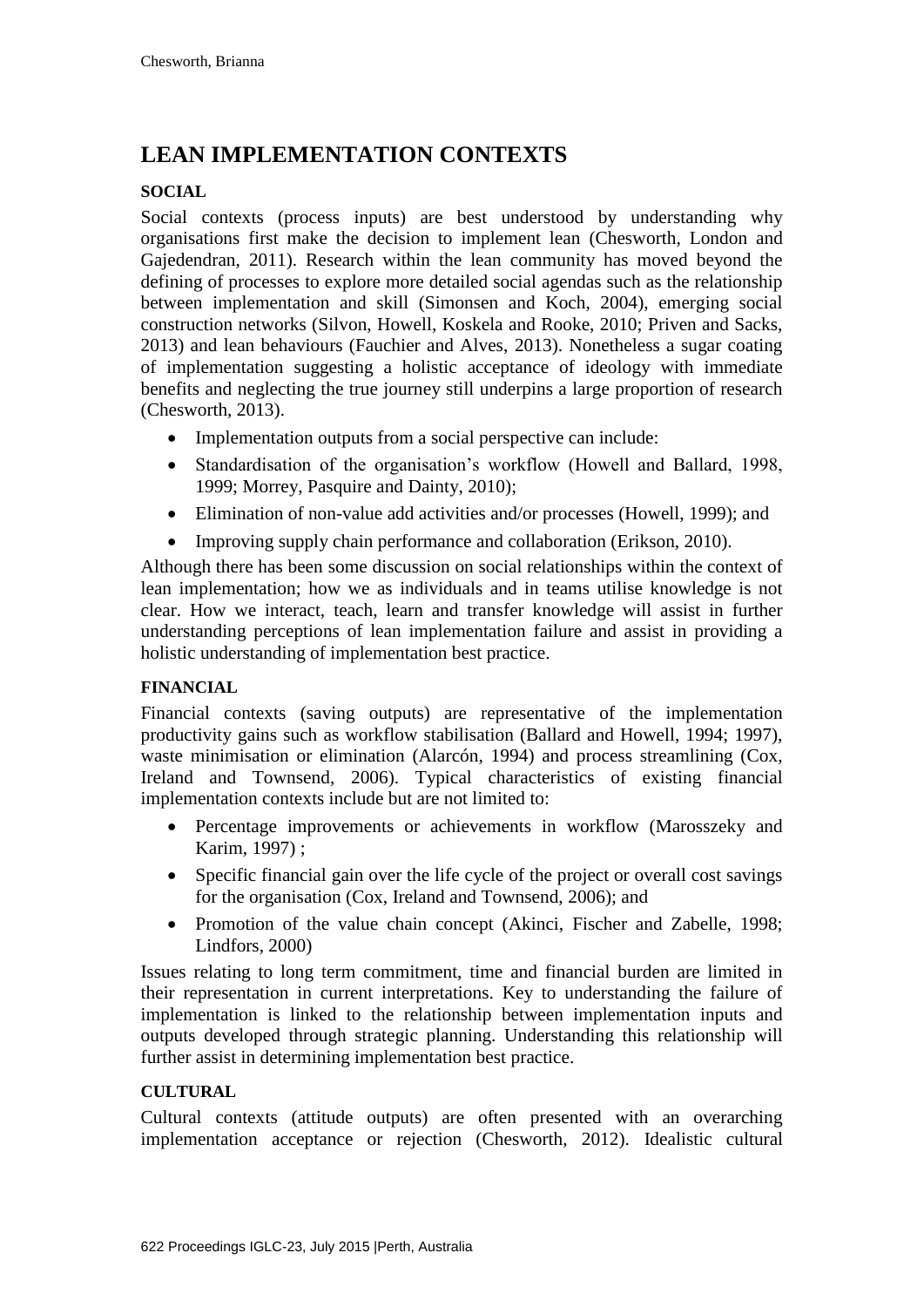representations further sugar coat implementation by suggesting implementation immediately leads to:

- Open collaboration and cooperation (Coffey, 2001; Arbulu and Zabelle, 2006);
- Open lines of information sharing (Orr, 2005; Buch and Sander, 2005);
- Empowerment amongst the workforce (Buch and Sander, 2005; Ballard, 2014)
- Total commitment across the whole organisation (Dainty, Moore and Murray, 2007).

Green (1998; 1999), Green and May (2005) and Winch (2003) suggest the emergence of organisational distrust directly linked to lean implementation. Despite conflicting interpretations the relationship between implementation and knowledge is not defined. This is particularly prevalent in understanding how we learn, why we learn and what we do and do not know and the impact these concepts have on an organisation's ability to successfully implement lean.

### **THE PROBLEM**

The problem that is prevalent within current lean implementation literature is that there is not one true way to successfully implement lean. Rather lean implementation is representative of social, financial and cultural contexts that seek to provide implementation bias representative of misconceptions without acknowledgement of the true lean journey. The aim of the paper is to understand the application of lean, the misconceptions that emerge during implementation and overcoming implementation set-backs. The research question is therefore:

*"What are the misconceptions of organisational lean implementation?"*

### **METHODOLODY**

The research aims to identify and understand why lean implementation fails and how a lack of innovation knowledge leads to the presence of underlying misconceptions. A qualitative methodology is used, with the investigative narrative guided by constructivist principles (Bryman, 2008; Denzin and Lincoln, 2011). A constructivist approach provides a framework to explore and understand present misconceptions aligned to implementation failure rather than quantifying implementation failure.

Action research is an applied research approach "*that treats knowledge as a form of power and abolishes the line between research and social action*" (Neuman, 2006: p.28). Action research provides an opportunity to explore the implementation journey of an organisation through active participation; by advancing knowledge and increasing the awareness of lean. In participatory action research the researcher typically assumes an active role in the formulation, design and carrying out of the research (Stoecker, 1999). However due to the structure of Organisation ABC a consultative action research approach (Neuman, 2006) is undertaken. In consultative action research the researcher takes a consultative/collaborative role, assisting with but not having complete control over the research process (Neuman, 2006).

As the research involves differing perceptions and site needs the theoretical framework will be guided by the principles of thematic analysis. Thematic analysis provides a framework to identify and understand similar trends, themes and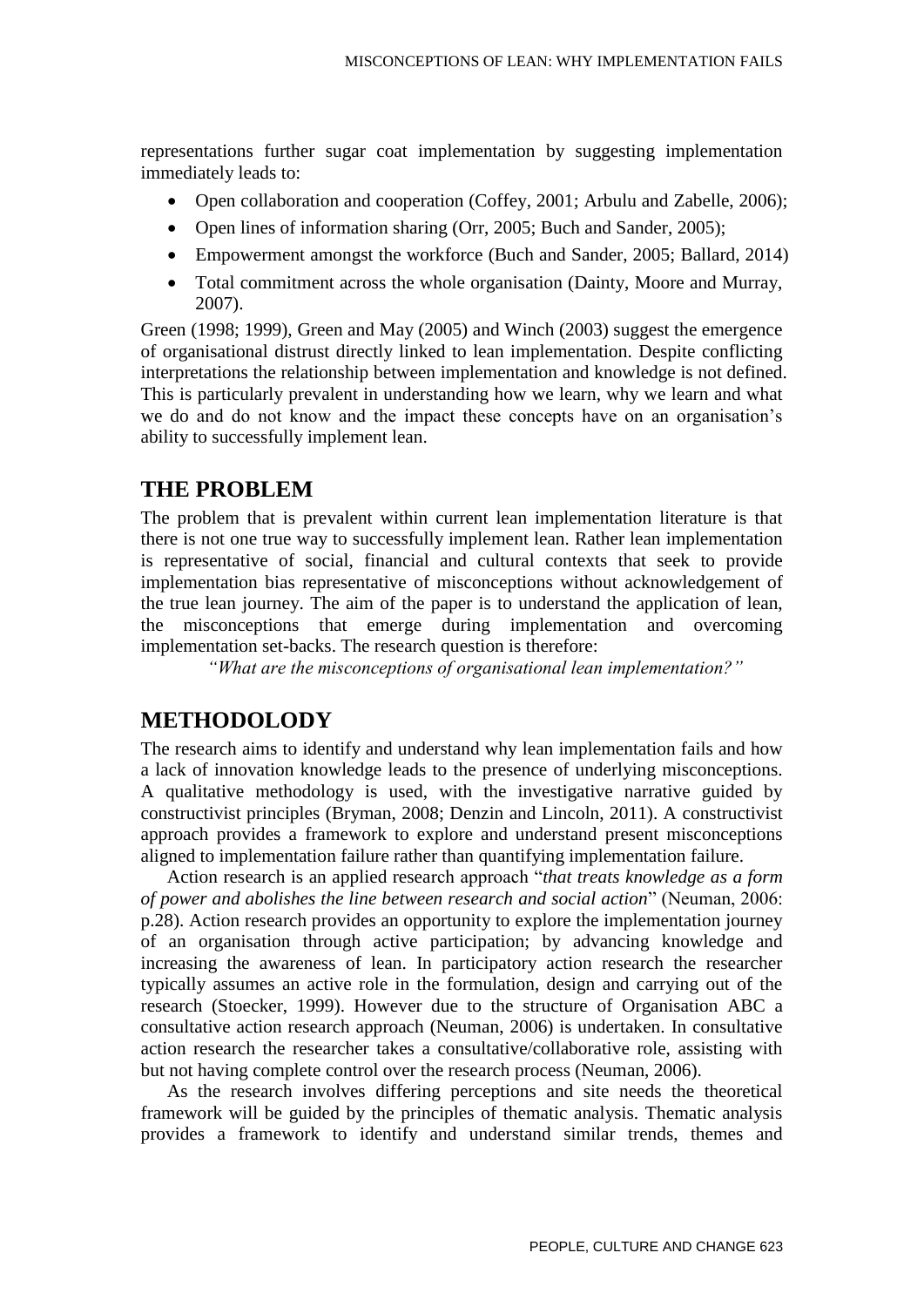awareness of the core misconceptions emerging within the investigation (Boyatzis, 1998).

The results are presented in a case study format. Utilising the case study format provides the opportunity to analyse holistically the literal and theoretical replication between "that is or may be" present across the organisational sites (Flyvbjerg, 2006; Yin, 2013).

#### **ACTION RESEARCH STRATEGY**

Location of the selected sites impacted the intended consultative approach; further impacting strategy was the proposed timeframe. Organisational senior management provided a 2 year window to address feasibility as well as early rollout of principles across the selected sites. Table 1 Organisation ABC Action Research Strategy provides an overview of the data collection strategy.

| Table 1: Organisation ABC Action Research Strategy |                                                                                                                                                                                                                                         |  |
|----------------------------------------------------|-----------------------------------------------------------------------------------------------------------------------------------------------------------------------------------------------------------------------------------------|--|
| <b>Element</b>                                     | Approach                                                                                                                                                                                                                                |  |
| Observation                                        | 6 month period; spending approximately 5 weeks per site;<br>Identification of site change agents                                                                                                                                        |  |
| Strategic direction<br>development                 | 1 month period; tailored made to each site; alterations made by<br>senior management to reflect organisational requirements                                                                                                             |  |
| Training<br>programme<br>development               | 6 month period; developed with consideration towards the<br>educational needs of the workforce; training in tooling included time<br>and motion studies, visual management training and specialised<br>lean six sigma project training. |  |
| Transition to site<br>run implementation           | Hand-over of site implementation to identified champions                                                                                                                                                                                |  |
| <b>Ongoing Visitation</b>                          | 12 month period; ongoing site visitation, further coaching and<br>mentoring of the organisation and progress monitoring                                                                                                                 |  |

*Table 1: Organisation ABC Action Research Strategy*

# **RESULTS**

Data was collected over a 2 year period. The results and analysis has been condensed to highlight changing attitudes, knowledge development and the emergence of lean misconceptions over the implementation time period aligned to the action research strategy. The organisation will be presented first.

#### **THE ORGANISATION**

Organisation ABC is a large multi-national construction contractor employing over 5,000 people across four (4) regions including Australia, Africa, the USA and Europe. In the last 3 years the organisation has been severely impacted by significant economic downturn across the infrastructure, manufacturing and mining sectors with workforce cuts over this period of 40%. Other significant factors impacting the organisation and further influencing the decision to implement lean included:

- Increasing business overheads;
- Operating system failures due to inefficiency and delayed roll out of updates;
- Increased client focused QA/QC of goods and services;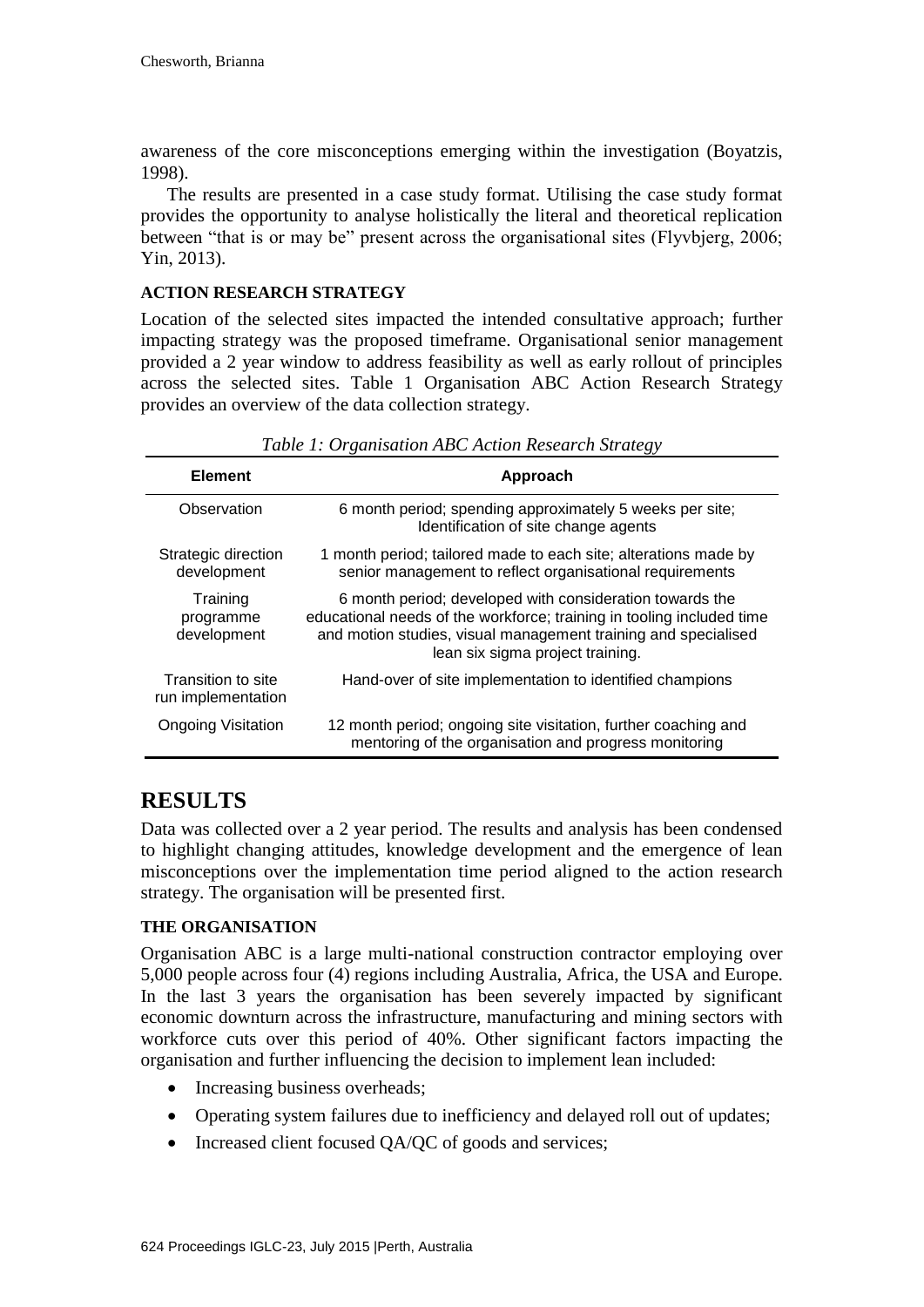- High employee turnover;
- Increased safety incidents across key sites; and
- Decreasing win:loss ratio in successful tender bids.

Within 12 months of the economic downturn senior management made the decision to investigate the feasibility of lean principle application within selected Australian sectors of the business. Implementation was focused on five (5) sites as described in Table 2.

| <b>Site</b>      | <b>Employees</b> | <b>Services</b>                                                                                                                             |
|------------------|------------------|---------------------------------------------------------------------------------------------------------------------------------------------|
| QLD 1            | 450              | Regional location; Provides functional support for site operations; functional<br>support include HR, legal, procurement, marking and WHSEQ |
| QLD2             | 50               | Brisbane CBD location; involved in EPC projects (Engineering,<br>Procurement and Construction) to the value of \$600million                 |
| NSW 1            | 125              | Regional location to save on costs; overhaul and repair of construction<br>equipment; workshop, engineering and service sub-divisions       |
| NSW <sub>2</sub> | 32               | Regional location to save on costs; on-site construction equipment<br>servicing                                                             |
| ΝT               | 57               | Manufacturing division; specialised construction equipment                                                                                  |

*Table 2: Organisation ABC Sites*

#### **ORGANISATION BIAS**

Within Organisation ABC there is a presence of implementation bias particularly among the satellite sites regarding the adoption of lean principles. Known bias emerged during initial site consultation and is present due to at the time recent employment of individuals with lean qualifications and/or knowledge. The presence of bias has impacted the study due to multiple individuals implementing strategies without full awareness and understanding of the contextual impact of their actions; particularly the transfer of knowledge.

#### **OBSERVATION**

Complexity in structure and locality of Organisation ABC sites impacts overall knowledge not only in existing organisational systems but also the acceptance of change. The structure of Organisation ABC is representative of operational capabilities managed by individual general managers reporting to a CEO. Communication lines rarely extending beyond the operations silo (except at a senior leadership level).

Time zones have a significant impact on the operability of the organisation. Within the Australian branch sites operate across four (4) time zones the majority of the year (on average time-zone differences are between 1-2 hours); which further impacts management.

Overarching site governance is an integrated management system (IMS). The IMS dictates business policies, processes and procedures. Despite the presence of the IMS satellite sites including temporary project teams (TPT) experience high levels of communication breakdown, in part due to a lack of system awareness and input in key business decisions.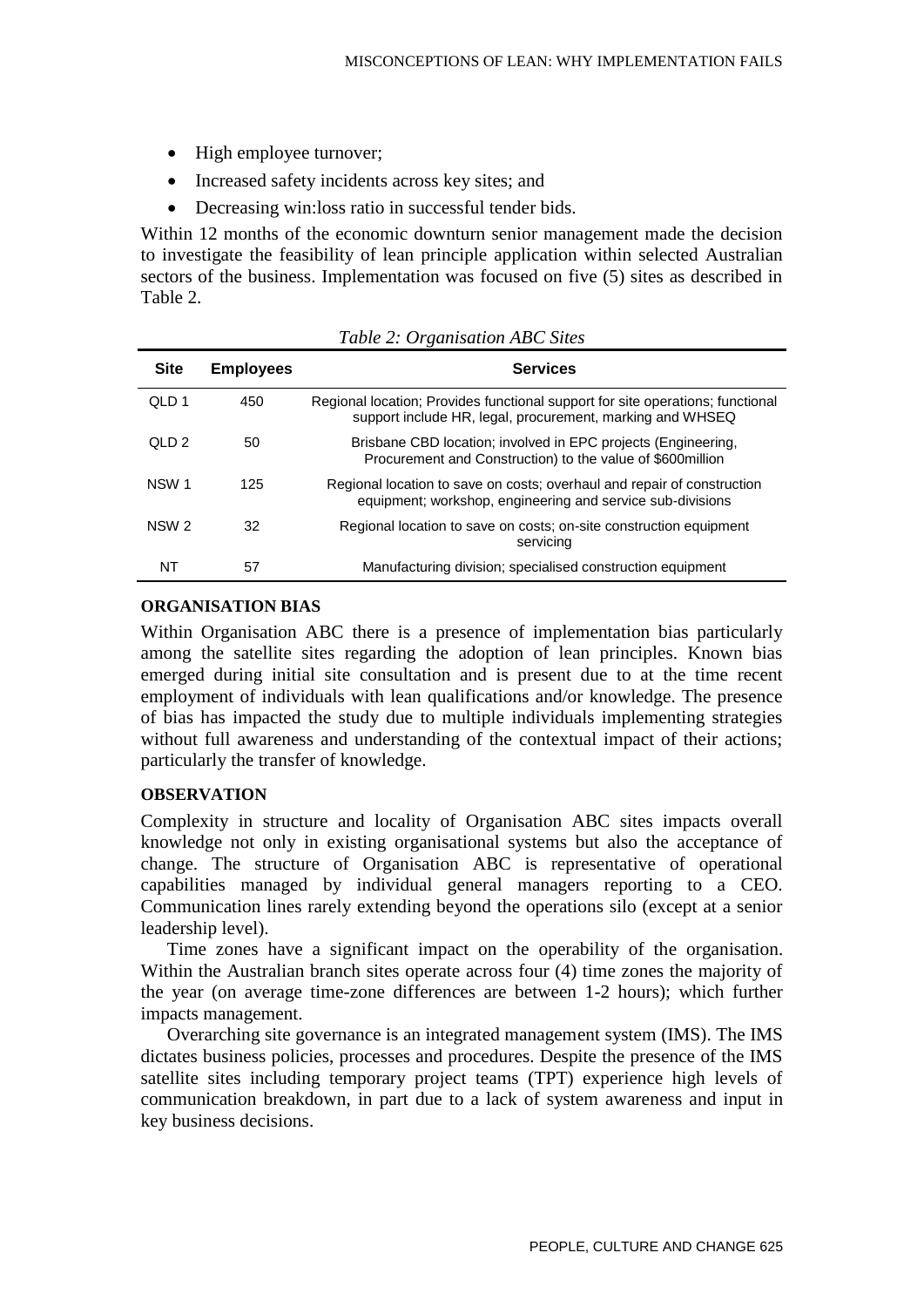Morale is generally higher at satellite sites than at QLD 1 (head office) site as these sites are run as independent businesses focused on delivering specialised services to elite clients. These sites are also managed charismatic leaders who are more open to serving the needs of clients rather than running completely to a corporate agenda.

#### **STRATEGIC DEVELOPMENT**

The complex management style of Organisation ABC was present in the strategic development phase of the study, particularly in the influence of QLD 1 in ensuring all sites set and achieve similar goals. QLD 1 tended to ignore the individual requirements and needs for satellite sites in favour for the development of a high level approach aimed at ensuring acceptance at a senior level rather than a site level.

All satellite sites were keen to become actively involved in the implementation process; however the attitudes of senior leaders shifted immediately preceding the discussion of the strategic plan and aligned site goals. Satellite sits felt the development of the strategic plan at a corporate level set unachievable and unrealistic expectations; many senior site managers suggesting the setting of a corporate agenda with implementation at a site level deliberately sets that site up for failure.

#### **TARGETED TRAINING PROGRAMMES**

Although satellite sites were excited about beginning the lean journey time and cost allocation for appropriate training programmes was limited due to the high levels of work and location of TPTs. This trend was consistent across all sites.

Due to levels of work, satellite sites were provided specialised on the job training through the use of specific tooling. Sites NSW 1, OLD 2, NSW 2  $\&$  NT had prior to the study been in some form implementing lean principles to varying degrees via 5S. Implementation at these sites was being driven by individuals who had been exposed to lean previously however implementation had occurred with without the development of a specific or specialised strategic direction. NSW 1, NT & NSW 2 were in addition implementing lean to an extent via guidance from recent external audits conducted at the sites; a stance that QLD 1 endorses as an additional avenue for activity improvement.

Site champions were easily identifiable at NSW 1, NSW 2 & NT; however specialised training with these champions was difficult due to existing attitudes towards organisational requirements of the organisation and conflict with their existing knowledge. Discussions with champions were ongoing regarding tool use and application at each site; despite initially resistance, champions saw the benefit early on. Early acceptance allowed an ease of improvement project identification and management.

#### **TRANSITION TO SITE MANAGEMENT & CONTROL**

All sites were positive that they could maintain control of implementation at a site level as driven by the selected site champions.

#### **ONGOING VISITATION**

QLD 2 and NSW 2 were the only sites that maintained ongoing commitment to the QLD 1 development strategic direction for the implementation of lean. QLD 2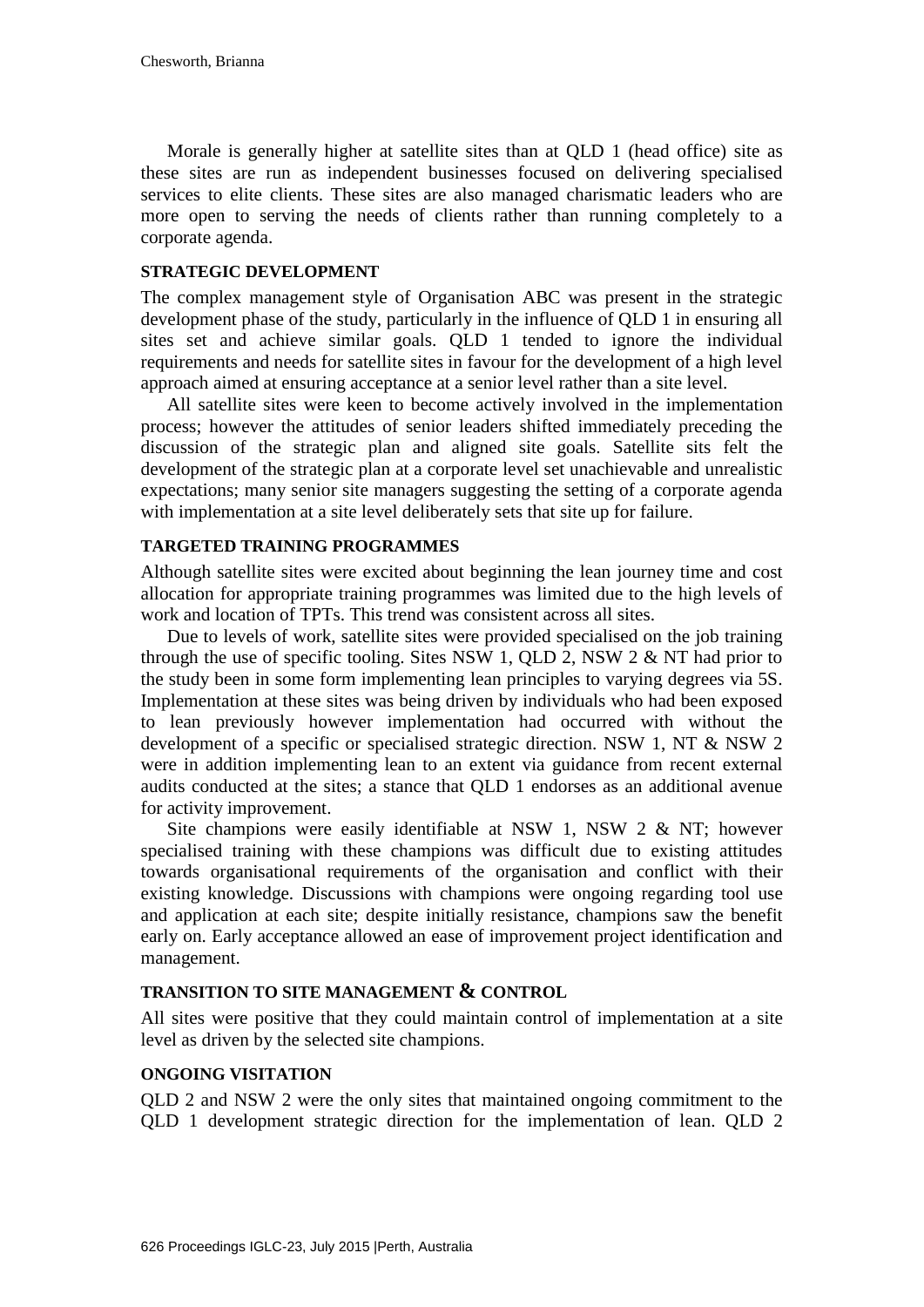maintained a high level of commitment and thrived due to an overall need to improve their existing systems.

Implementation in NSW 1 & NT was affected by a high employee turn-over particularly those employees identified as site champions. Furthermore, NSW 1 was influenced by an ongoing trend of everyone thinking they were already continuous improvement team with experts, trained in the use and application of lean principles. In NSW 1 there was no commitment to the developed direction with many within this division of the organisation implementing lean to benefit individual departments.

Sites cited process standardisation, corporate agenda strategizing as well as a lack of organisational system knowledge to be underpinning implementation failing within the organisation. Although present the impact on Organisation ABC was identifiable more so from a lack of awareness of the overall implementation purpose than a lack of system knowledge.

### **A DISCUSSION ON MISCONCEPTIONS**

Three (3) misconceptions of lean emerged within the organisation. The three misconceptions are reflective of a lack of knowledge not only of lean but also of the organisation's longer-term commitment during implementation. The discussion is focused on these three misconceptions to provide an examination of organisational trends.

#### **MISCONCEPTION 1: STANDARDISATION IS ESSENTIAL FOR SUCCESS**

Standardisation is a core ideal of the lean movement (Womack and Jones, 2003; Liker, 2003). Within the organisation implementation standardisation was thought to be required to align the overall operating systems as well as a requirement to maintain quality, safety, environmental and manufacturing certification. Process standardisation emerged due to certification compliance and maintenance activities which underpin the organisation's ability to operate within specialised industries. Process standardisation is approached as a way of controlling the communication of information across the organisation and emerges as a result of the organisation experiencing financial and time constraints that ultimately impacts the implementation commitment.

Guiding process standardisation are organisational champions (supported by the WHSEQ function) who push as part of standardisation a corporate agenda focused towards compliance. This agenda is representative of the organisation attempting to streamline product delivery across all sites which require the same systems and processes. This is misguided particularly in this organisation as each site is so characteristically different that many of the current systems do not already readily comply with the needs of satellite sites. This lack of awareness and knowledge of organisational operations influences misconception 3.

Sites that have succeeded with lean implementation utilise to a degree the standard operating systems; however have adapted some processes to be driven by client needs and requirements.

#### **MISCONCEPTION 2: CORPORATE AGENDA DRIVEN IMPLEMENTATION**

Lean implementation is driven by a need to change and is directed in most organisations from senior leadership (Chesworth, 2013). Within the organisation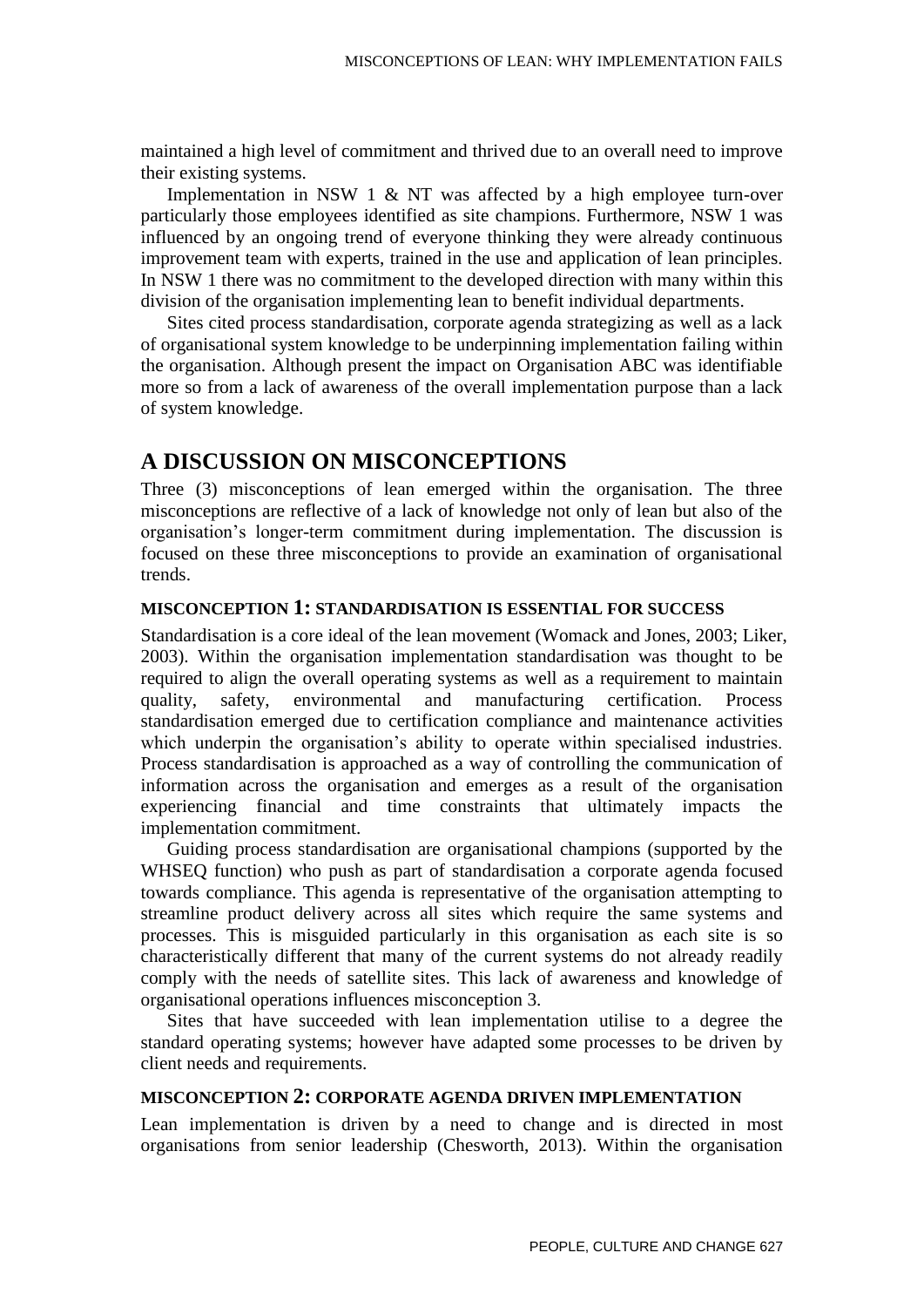implementation is championed by key WHSEQ representatives (based in QLD 1) with minimal buy-in from senior leadership. Implementation management by WHSEQ representatives' forces the presence of misaligned agendas driven by corporate functional needs, such as overarching compliance and certification. The positioning of implementation representatives within a corporate environment contaminates the journey as acceptance at satellite sites is less likely to occur as individual site needs are neglected.

The organisation already struggles with negative personnel attitudes towards head office, an attitude heightened when lean was first introduced into the organisation. The majority of satellite sites saw the initial decision as a way of further controlling site specific processes, policies and procedures; this is particularly prevalent in current document control standardisation.

Frame-working implementation to the individual needs of satellite sites enables reflection on the overarching corporate direction while providing an opportunity to establish site specific goals and objectives. The overarching corporate agenda was almost entirely eradicated within the organisation when satellite sites took control of implementation during site transitioning.

#### **MISCONCEPTION 3: SUCCESS WITHOUT A STRATEGIC DIRECTION**

The organisation has experienced high levels of rejection during early phased implementation due to believing success can be achieved without a strategic direction. This attitude transcended satellite sites as implementation was driven by individuals without formal training, but had been exposed to principles in previous employment. At these sites implementation occurred without set objectives and recognition of the true commitment required to maintain commitment.

The structure of the organisation and locality of sites negatively impacted employees' confidence in their own skills and knowledge of lean and continuous improvement. Strategic planning and developmental awareness applied through lean tool education and mentorship provided satellite with basic skills to commit to a tentative direction early on in the implementation journey.

From an implementation perspective early education whether tool application or training provides individuals and teams with the confidence and ability to challenge implementation champions throughout the journey. Though, through active participation employees were able to overcome many of their fears; particularly those linked to the inability to put themselves out of their existing comfort zones.

### **CONCLUSION**

Awareness of implementation misconceptions provides organisations with the ability to prepare for potential lean failure, particularly at satellite sites. Lean failure should not be the ultimate goal of implementation rather it the understanding of how and why individuals, teams and sites react to and utilise knowledge to overcome implementation set-backs.

Identifying implementation misconceptions early assists in organisations to develop the relevant knowledge and skills, particularly for those who are not lean trained but are still required to participate in implementation. The sharing of knowledge provides organisations with the skills and tools to challenge organisational status quo; in turn creating a culture that is empowered to continually improve.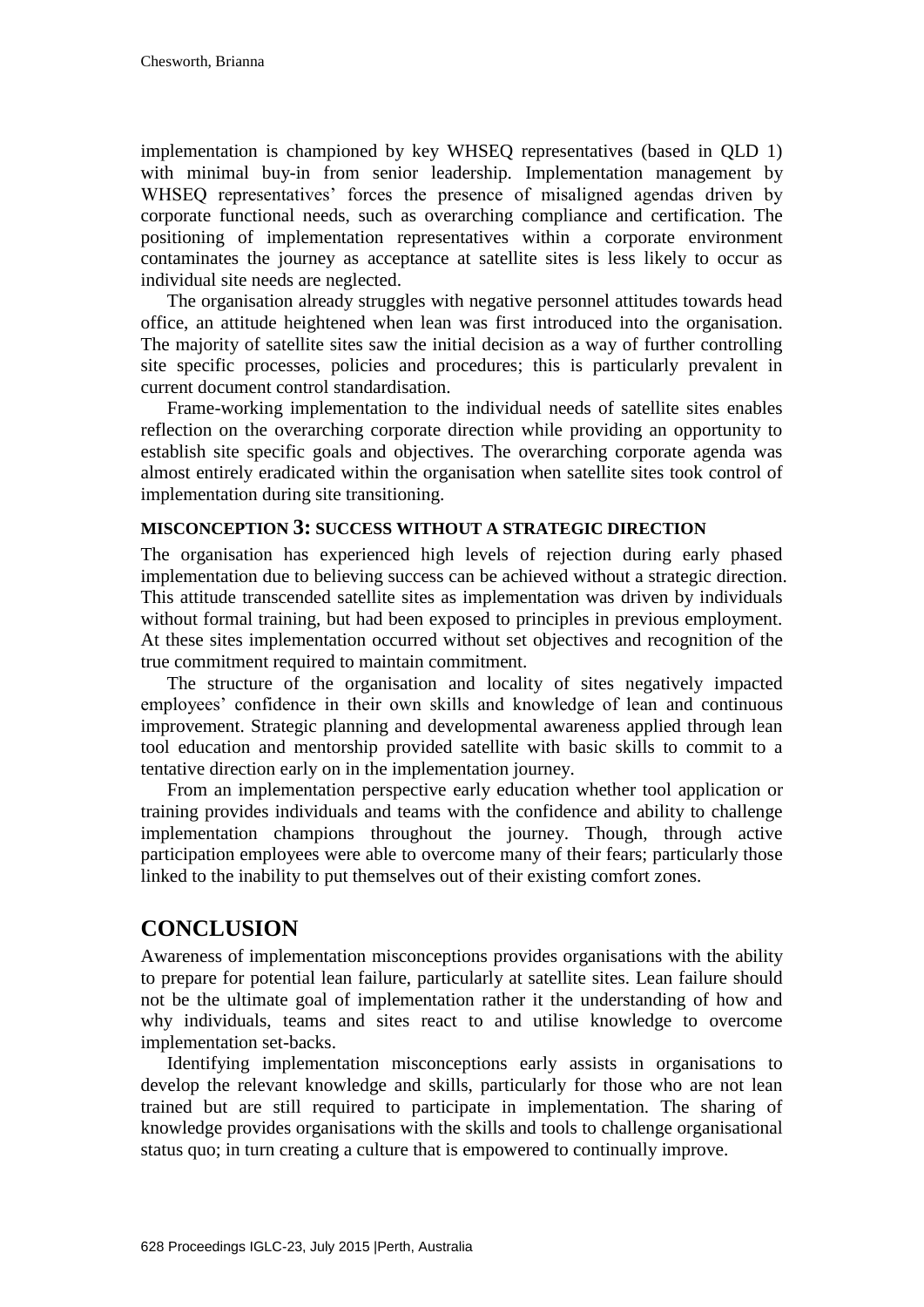#### **REFERENCES**

- Akinci, B., Fischer, M. and Zabelle, T., 1998. Proactive Approach for Reducing Non-Value Adding Activities Due to Time-Space Conflicts. In: *Proc. 6 th Ann. Conf. of the Int'l Group for Lean Construction,* Guaruja, Brazil, August 13-15.
- Alarcón, L.F., 1994. Tools for the identification and reduction of waste in construction projects. In: L.F. Alarcón, ed. *Lean Construction*. Rotterdam, Netherlands: A.A. Balkema Publishers. pp.374-388
- Alves, T.D.C.L., Milberg, C. and Walsh, K.D., 2010. Exploring Lean Construction Practice, Research and Education. In: *Proc. 18th Ann. Conf. of the Int'l Group for Lean Construction*, Haifa, Israel, July 14-16.
- Arbulu, R. and Zabelle, T., 2006. Implementing Lean in Construction: How to Succeed. In: *Proc. 14th Ann. Conf. of the Int'l Group for Lean Construction*, Santiago, Chile, July 25-27.
- Boyatzis, E. 1998. *Transforming Qualitative Information*. Thousand Oaks, CA: Sage.
- Bryman, N.M., 2008. *Advances in mixed methods research: Theories and applications*. Thousand Oaks, CA: Sage
- Buch, S. and Sander, D., 2005. From Hierarchy to Team-barriers and Requirements in relation to a new Organisation of Building Sites. In: *Proc. 13th Ann. Conf. of the Int'l Group for Lean Construction,* Sydney, Australia, July 19-21.
- Chesworth, B., London, K. and Gajedendran, T., 2011. Understanding lean implementation: perspectives and approaches of an American construction organisation. In: *Proc. 27th Annual Conference of the Association of Researchers in Construction Management (ARCOM )*, Bristol, UK, September 5-7.
- Chesworth, B.L., 2013. *Cultural Maturity Modelling for Lean Organisations*. Ph. D. University of Newcastle, Australia.
- Coffey, M., 2000. Developing and Maintaining Employee Commitment and Involvement in Lean Construction. In: *Proc. 8 th Ann. Conf. of the Int'l Group for Lean Construction,* Brighton, UK, August 17-19.
- Cox, A., Ireland, P. and Townsend, M., 2006. *Managing in Construction Supply Chains and Markets: Reactive and Proactive Options for Improving Performance and Relationship Management*. London, UK: Thomas Telford.
- Dainty, A.D., Moore, D. and Murray, M., 2007. *Communication in Construction: Theory and Practice*. New York: Routledge.
- Denzin, N.K. and Lincoln, Y.S., 2011. *The Discipline and Practice of Qualitative Research, Handbook of Qualitative Research*. Thousand Oaks, CA: Sage*.*
- Eriksson, P.E., 2010. Improving construction supply chain collaboration and performance: a lean construction pilot project. *Journal of Supply Chain Management*, 15(5), pp.394-403.
- Fauchier, D. and Alves, T.D.C.L., 2013. Last Planner® System Is the Gateway to Lean Behaviors. In: *Proc. 21st Ann. Conf. of the Int'l Group for Lean Construction*. Fortaleza, Brazil, July 31- August 2.
- Flyvbjerg, B., 2006. Five misunderstandings about case-study research. *Qualittaive inquiry*, 12(2), pp.219-245
- Green, S.D., 1998. The Technocratic Totalitarianism of Construction Process Improvement: A Critical Perspective. *Journal of Engineering, Construction and Architectural Management,* 5(4), pp.376-386.